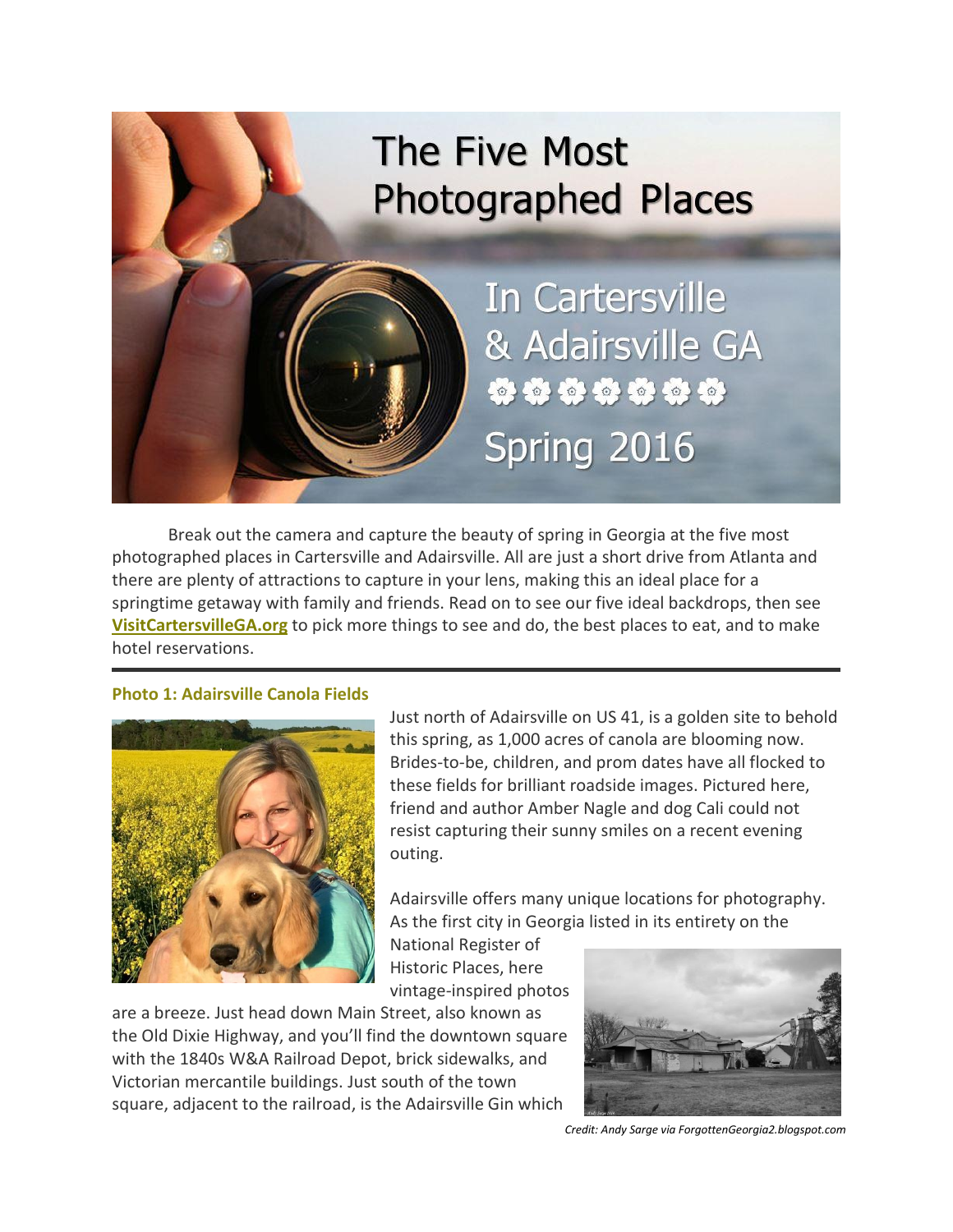offers a more rustic framework for photography.

Continue south on US 41 to Manning Mill Park for a natural, woodland setting. This recreational park is built around a sparkling lake with nature trails, ducks and geese.

## **Photo 2: Historic Barnsley Gardens**



Centuries-old brick ruins, historic gardens, and luxury resort amenities attract visitors to Barnsley Resort in every season, but the resort is arguably most beautiful in spring. Guests enjoy walking through the legendary gardens created with love by Godfrey Barnsley for his wife Julia.

Photo shoots here are subject to advance reservation and a fee. The Barnsley Resort Photography Policy available online at BarnsleyResort.com provides more details. Reservations may be made by calling 770-773-7480.

An unexpected photographic surprise for resort guests is the Barnsley Barnyard.

Included with the price of Garden Admission, the Barnyard is open for visits from 8:30 AM-4:30 PM (when not reserved for a special event). Animal encounters may include sheep, miniature horses, a pot-bellied pig, donkeys, a goat and more. Be sure to call ahead for interactive experiences such as feedings or pony carousel rides.



#### **Photo 3: Rose Lawn – May Market**



Victorian architecture, a rustic carriage house, and 200 roses in bloom on a three-acre historic district estate attract both amateur and professional photographers to Rose Lawn Museum in downtown Cartersville. Once home to renowned evangelist Samuel Porter Jones, the museum is open Tuesday-Friday for tours and serves as a special events home each weekend. Guests should call ahead (770-387-5162) to ensure availability when planning

photos at Rose Lawn.

Two weekends each year, the museum and grounds are open to the public during two of the region's best arts & crafts festival. The spring celebration, May Market, is held the first weekend each May. More than 75 artists and vendors participate in the event which is open Saturday 10 AM-6 PM and Sunday Noon-5 PM. Admission is free. The

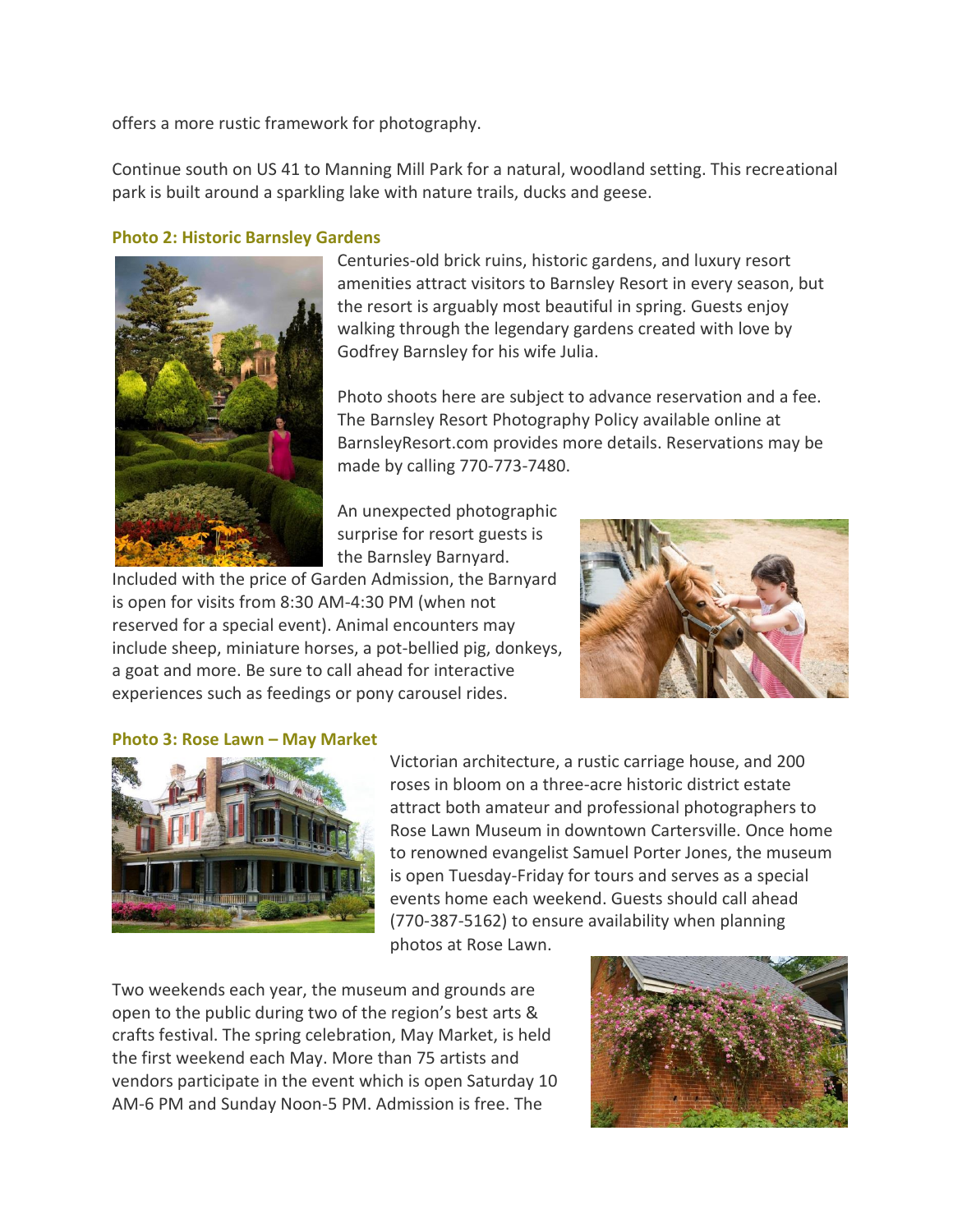museum's well-known autumn event, The Arts Festival at Rose Lawn, has been held each September since 1976, and boasts more than 150 artists and handcrafters participating in the two-day juried festival. During each event guests can bring their cameras inside to capture Rev. Sam Jones' legacy.

## **Photo 4: First Coca-Cola Wall Sign**



It may look a little different than today's iconic brand, but that's because the World's First Outdoor Painted Wall Sign for Coca-Cola was not commissioned by the corporate marketing team. Instead, the advertising marvel was painted on the side of Young Brother's Pharmacy in downtown

Cartersville in 1894, by an industrious syrup salesman.

James Couden believed that if he could just tell people to "Drink Coca-Cola" that they would be reminded of their thirst when stepping off the train, causing them to venture inside Cartersville's oldest business for refreshment. Look carefully at the sign and you'll see just how feverishly Couden worked, as he left out the "I" in "Drink," adding it after the sign was finished.

The rest truly is history, and today thousands of selfies are shot here in downtown Cartersville as visitors continue to "Have a Coke and a Smile."

# **Photo 5: Old Car City USA**



Old Car City USA, just northeast of Cartersville in White, Georgia, is the world's largest known classic car junkyard with more than 4,000 vehicles. Photographers from across the globe have been captivated by how nature has intertwined, sometimes literally, with the cars rusting daily at Old Car City. What began as a family-owned and operated car dealership in 1931, has become a unique attraction of "ghosts of beautiful classic cars," and folk art.

Lauded by *CBS* 

*Sunday Morning*, the *New York Times*, *Roadside America* and many more, this attraction is a must-see for auto and photo enthusiasts alike. Old Car City USA is open Wednesday-Saturday 9 AM- 4 PM. General photographic admission is \$25 per person. Commercial photographers should call for a reservation, 770-382- 6141.